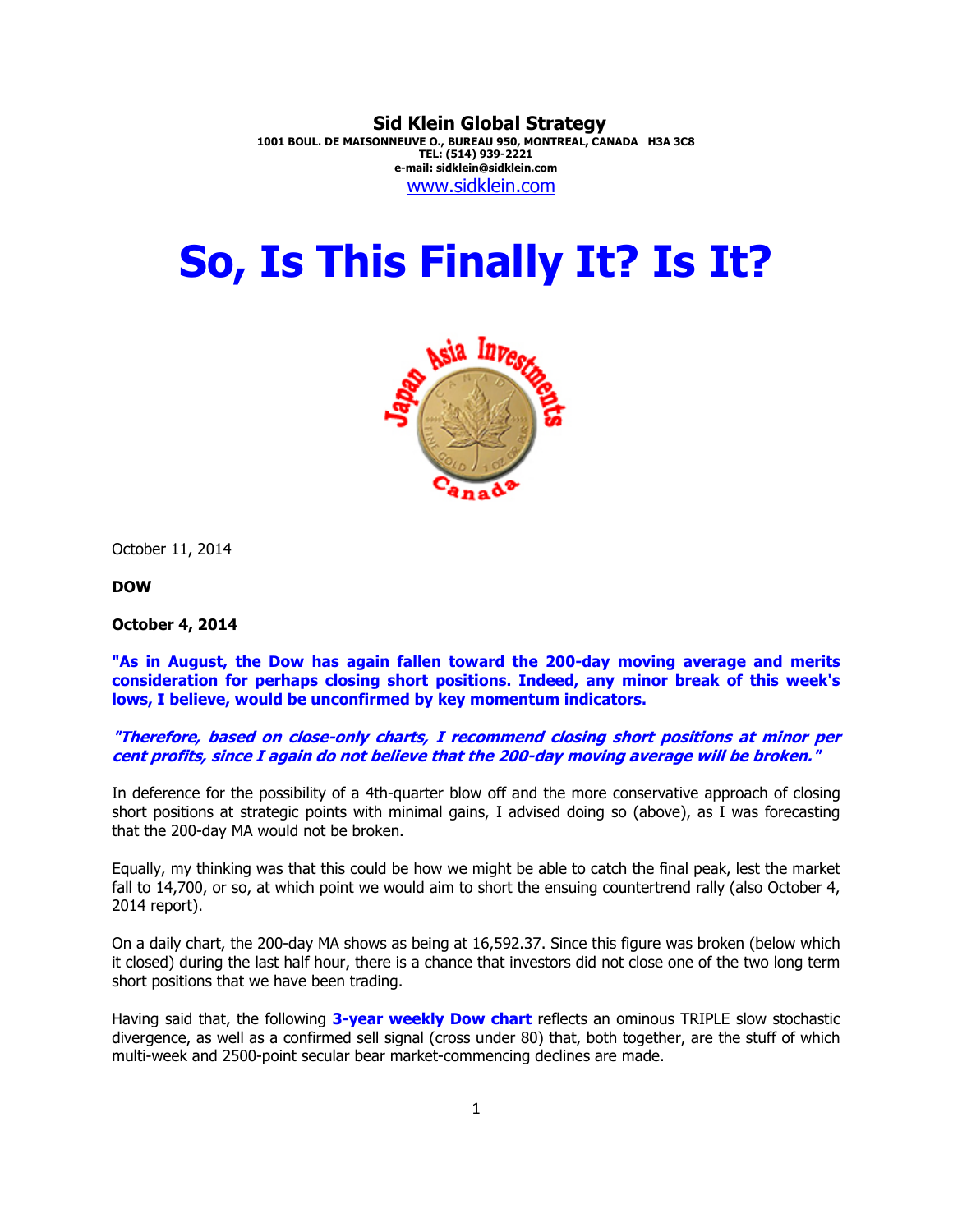The chart also illustrates a 50-week moving average (blue line) that has yet to be broken and stands at 16,480.01 (50 weeks is treated by many technicians as important as the 200-day MA; 1 week = 5 days).

All to say, maintain both long term short positions.

To refresh: Both positions are long term diagonal put spreads (2 years over 1, and 1-year over 6 months, at the time of the recommendation some months ago). There were 2 proposed ways for establishing the 2nd position.

One involved establishing the long side of the put spread, aiming to complete that spread by putting on the short position after a market decline. The alternative involved simply putting on both legs simultaneously (purchasing the spread, as opposed to "legging-in").

It is this 2nd position that is being referred to again today.



Sid Klein